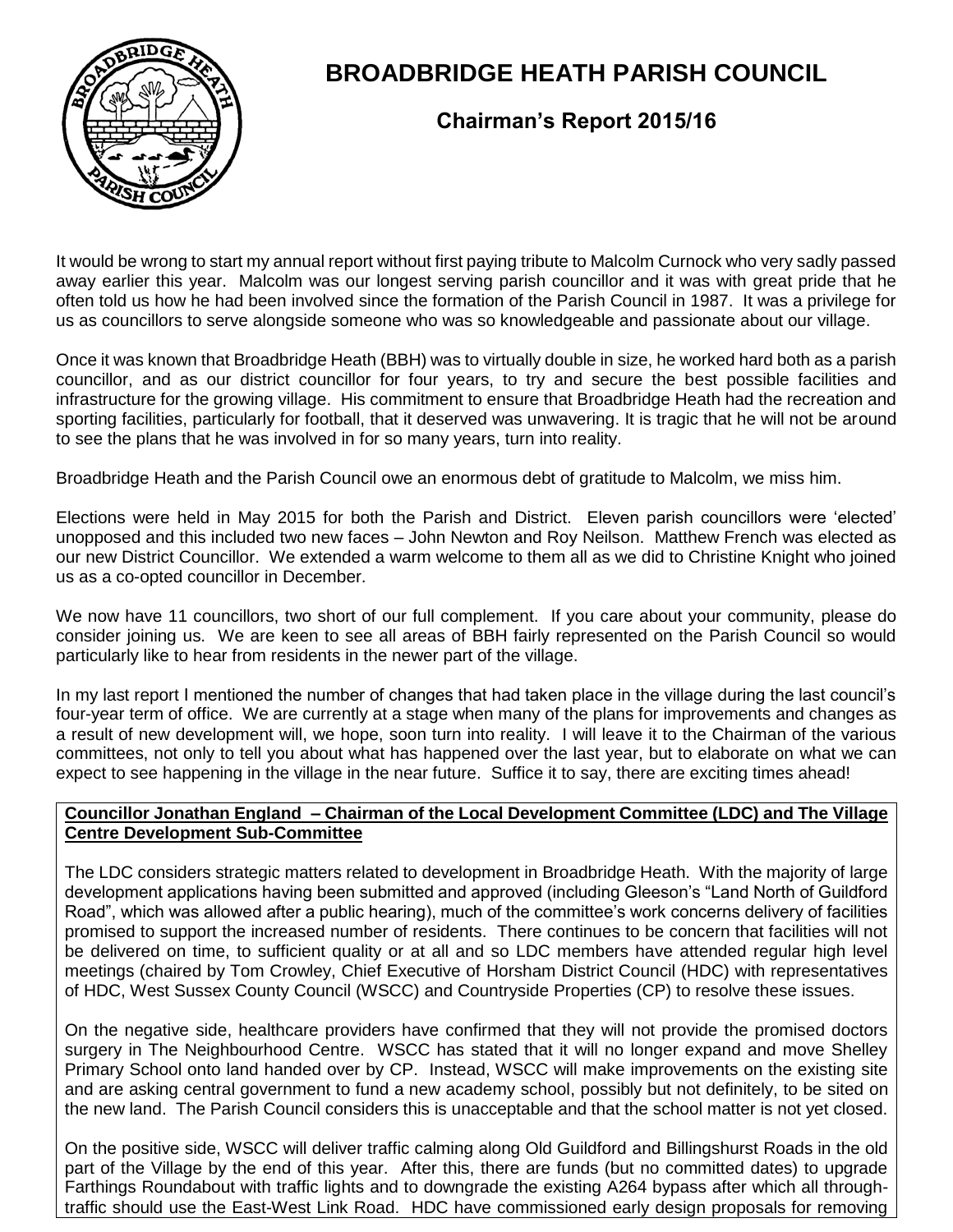the Leylandi hedges and landscaping the land around the downgraded road and between The Neighbourhood Centre and Village Centre. The timing and funding for the final scheme are not yet known.

Negotiations are on-going regarding the new home for Broadbridge Heath Football Club, to be provided near to the present sports centre, but agreements will hopefully be finalised soon so that the pitch can be seeded and a new pavilion built to allow the Club to start playing there in the 2017-2018 season.

Design work is progressing on public art (totally funded by CP), which will include a significant sculpture in front of The Neighbourhood Centre and some distributed stone structures in the south of the Village.

The LDC has formed a sub-committee with the Village Centre Management Committee to deliver improvements to The Village Centre building using £450K from section 106 payments and perhaps other funds. A public consultation to define what the community wants and needs has just finished and the subcommittee has begun to draft a design brief that will allow architects to produce conceptual designs for the improved building. It is likely to be a few years before building work could begin.

#### **Councillor Geoff Clark – Chairman of the Planning Committee**

2015/16 has in comparison to the last few years been somewhat quieter for the Planning Committee, with the majority of applications being those of a smaller nature and mostly for the extension or remodelling of domestic properties. With all the main applications now in for the Countryside development there has been a return to more normal or typical planning business for the parish.

There do however remain some approved schemes still to commence build, including the Gleeson development (DC/13/2408) to the north of Old Guildford Road (behind the Shelley Arms) and for the new Neighbourhood Centre (DC/15/0284) approved earlier this year to be situated to the south of the original bypass. This new area will include retail units, a planned nursery school and an office for the Parish Council. These two developments are in addition to the approved build of 49 dwellings (DC/14/1943) on land just to the north of the A2 Dominion site (Heath Barn Farmhouse), which is also still to commence build.

You will have seen much coverage of the plans for the new Leisure Centre as proposed by HDC and a formal planning application is awaited for this development, as are finalised plans for the sports pitches and pavilion.

Specific planning committee meetings are held as required and all applicable applications are referenced at the monthly full Parish Council meetings, where our responses to Horsham District Council as the local planning authority are confirmed.

#### **Councillor Terry Oliver – Chairman of the Recreation and Environment Committee**

The Recreation and Environment Committee continues to ensure that the Parish's recreation and play areas are regularly maintained, with weekly and a third party annual inspection report being reviewed and the appropriate action taken. Our Assistant Clerk and Environment Officer attend committee meetings and offer their advice for keeping the play areas safe which provides the Committee with invaluable professional support. The Parish Council currently manages four recreation areas in the parish. These are situated at Charrington Way, The Common, Singleton Road and the Village Centre. Users of these areas are encouraged to contact the Clerk if they have any suggestions or concerns as this will help the Council in managing and, hopefully, improving the facilities.

New 'Dog Fouling' signs have been erected around the village as there has been a noticeable increase in dog fouling. The health and welfare of our residents is very important to us and we would encourage users to report to the Clerk or Environment Officer if they notice that particular dog owners are not complying with the dog fouling regulations.

A key function of the Committee is to monitor and ensure that all the Council's open spaces are maintained to a high standard. This includes regular green cutting of not only the open spaces but other key areas around the village. A detailed survey of all trees in the ownership of the council has recently been completed by a firm specialising in arboricultural assessments. A programme of remedial work will commence across the village when the birds have finished nesting.